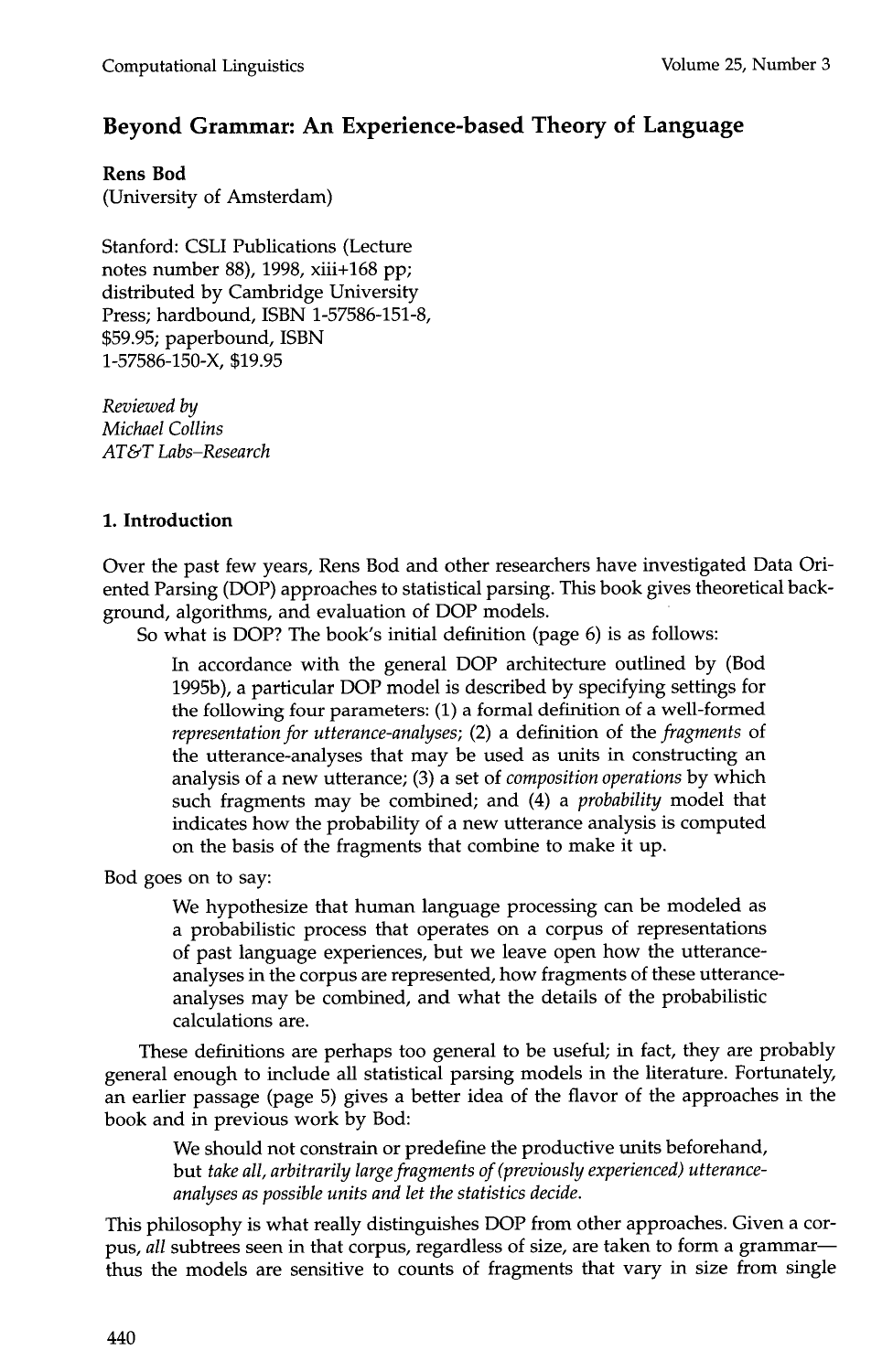context-free rules to entire sentence-tree pairs. The DOP methods share a common method for estimating probabilities attached to these fragments, and Monte-Carlo style parsing algorithms to search for the most likely tree. For the rest of this review, I'll take the term "DOP" to refer to this narrower definition.

### **2. Content**

Chapter 2 describes a first model, DOP1. The underlying grammar is a Tree Substitution grammar (TSG) (a restricted form of Tree Adjoining Grammar [Joshi 1987]); the grammar is a set of elementary trees, with substitution used to combine trees to give a derivation for a complete parse tree. The grammar is made up of all subtrees seen in a treebank of sentence-tree pairs. The key innovation of DOP is to remain relatively agnostic about the derivation underlying a tree in the corpus: the approach assumes that all TSG derivations could have produced the tree, and that the probability of a tree is calculated by summing over all derivations underlying the tree. The result is that counts of tree fragments of a wide range of sizes are considered: everything from counts of single-level rules (as in a Stochastic Context-Free Grammar) to counts of entire trees (where a tree-sentence pair is derived in a single step). Thus the model has the potential to be sensitive to the frequency of large tree fragments, while remaining relatively robust, thanks to the smoothing effects of counts of small fragments. Chapter 3 describes some formal results regarding the relationship between DOP1 and SCFGs, and a more qualitative comparison to other models in the literature.

Chapter 4 describes parsing algorithms for the DOP1 model. Efficient parsing is difficult, for a couple of reasons. First, the inclusion of all tree fragments leads to a very large grammar. Second, calculation of a tree's probability requires summation over an exponential number of derivations for a tree, rather than a (simpler) dynamic programming search for a single most likely derivation. Bod describes a relatively efficient Monte-Carlo-style method that samples derivations--given sufficient samples, the highest probability tree will, with high probability, be sampled most often.

Chapter 5 goes on to evaluate the model on the ATIS sentences in the Penn Treebank (Marcus, Santorini, and Marcinkiewicz 1993). Most importantly, the impact of a number of restrictions on the model is tested: the effect of searching for the single most likely derivation, rather than summing over derivations to calculate the probability of a tree; the effect of imposing a varying limit on the number of lexical items in any elementary tree; the effect of limiting the depth of trees; the effect of excluding low-frequency trees; and finally, the effect of excluding trees that do not include head words. All of the results suggest that any restriction on the elementary trees included in the grammar results in a decrease in parsing performance.

The next few chapters extend DOP1 in various ways. Chapters 6 and 7 describe two new models-DOP2 and DOP3-that extend DOP1 to parse sentences with unknown words. Unfortunately the approaches have some problems: there is a further increase in grammar size, which causes the size of tree fragments to be limited for the sake of parsing efficiency; and the methods do not take into account the affixes or other spelling features of unknown words-these features are well known to be useful when dealing with unknown words (Weischedel et al. 1993). Chapter 8 extends the approach to corpora that include lambda-calculus-style semantics. Chapter 9 describes an application to the OVIS dialogue domain: the method uses an approach similar to DOP1, but extended to treat trees with semantic annotation; the approach is also extended to parse word lattices that summarize multiple possible outputs from a speech recognizer.

Finally, chapter 10-joint work with Ronald Kaplan-describes a model for Lexical Functional Grammar (LFG-DOP). The approach assumes a corpus of LFG analyses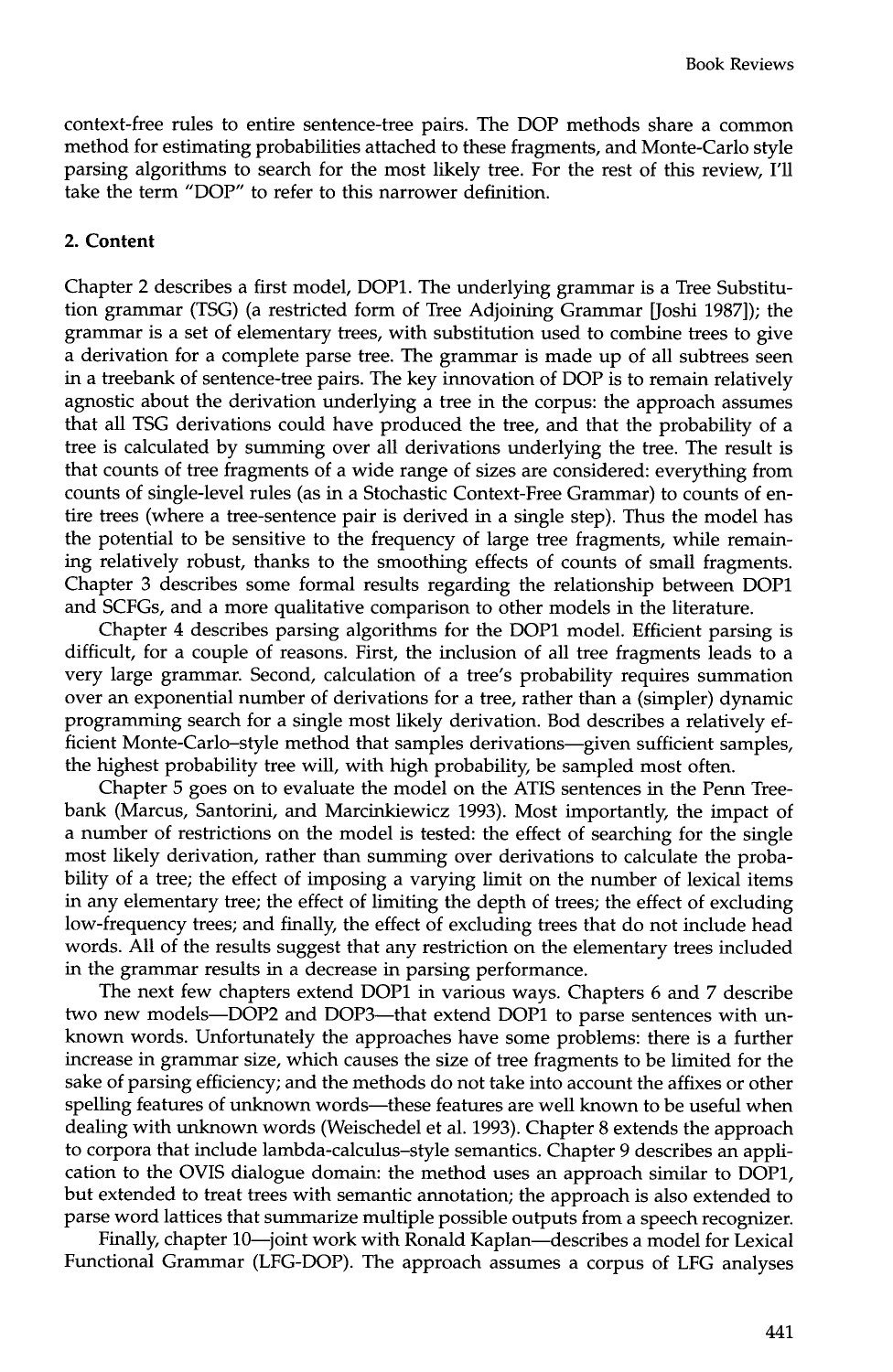(each analysis consists of a c-structure, an f-structure, and a mapping  $\phi$  between them). The chapter concentrates on the problem of how to break LFG representations down into smaller units to form a grammar, how to compose these units within a derivation, and how to define probabilities associated with LFG structures.

# **3. Criticism**

A concern with the approach is the efficiency of parsing algorithms for DOP models. The algorithm runs in time  $N \times O(\frac{Gn^3}{N})$ , where N is the number of derivations sampled per sentence ( $N = 100$  in the ATIS experiments<sup>1</sup>), G is the size of the grammar, and *n* is the length of the sentence. The main problem is that G can be very large, as it comprises all distinct subtrees seen in the corpus; Bod reports that the method takes more than 18 hours to parse 75 ATIS sentences. In the later experiments involving unknown words (DOP2 and DOP3) efficiency considerations mean that trees have to be restricted to at most depth 3, a restriction which is shown to be suboptimal in Chapter 5. In the OVIS domain, where the method parses word lattices, the Monte-Carlo approach is abandoned altogether; instead a Viterbi search for the most likely derivation is carried out—even though OVIS sentences are an average of only 4.6 words in length. These problems raise a general question of whether the approach can be scaled to larger domains--in work on the Penn *Wall Street Journal* Treebank, for example, sentences are significantly longer, and the grammar will be vastly larger. The grammar size will be strongly related to the number of training sentences, and approaches on *WSJ* have typically used around 40,000 training data sentences; Bod uses 675 sentences of training in the ATIS domain.

Perhaps due to efficiency problems, in the major sections on evaluation of the models--Chapters 5, 6, and 7--different variations of the model are evaluated and compared using a single test set of 75 sentences. This raises questions about the statistical significance of the results: in many cases different configurations give results that differ by a few percentage points in accuracy, corresponding to a difference of only two or three parse trees.

Given the problems with efficiency, what advantages does DOP offer? Bod argues throughout the book that counts of large substructures are important, culminating in the conclusion that

we emphasize the most important outcome, namely that any systematic restriction of the fragments seems to jeopardize the statistical dependencies that are needed for predicting the appropriate structure of a sentence.  $\dots$  If this outcome is generally true, it has important consequences for linguistic theory.

Unfortunately there may be a simpler explanation for the effects that Bod describes. Results in Chapter 5 do show that parsing accuracy increases with increasing fragment depth. But this gain may be due to the model becoming sensitive to the influence of lexical heads higher in the tree (for example, most dependencies between headwords require fragments of depth 3 before they are counted; many would require depths of 4 or more). In this case, approaches that instead extend the influence of lexical heads by

<sup>1</sup> Goodman (1998, Chapter 4) gives convincing arguments that  $N$  is likely to increase exponentially with the length of the sentence n, further exacerbating efficiency problems. Similar arguments would suggest that N is also exponential in the grammar size G. Goodman also describes an algorithm equivalent to Bod's that runs in  $N \times O(Gn^2)$  time.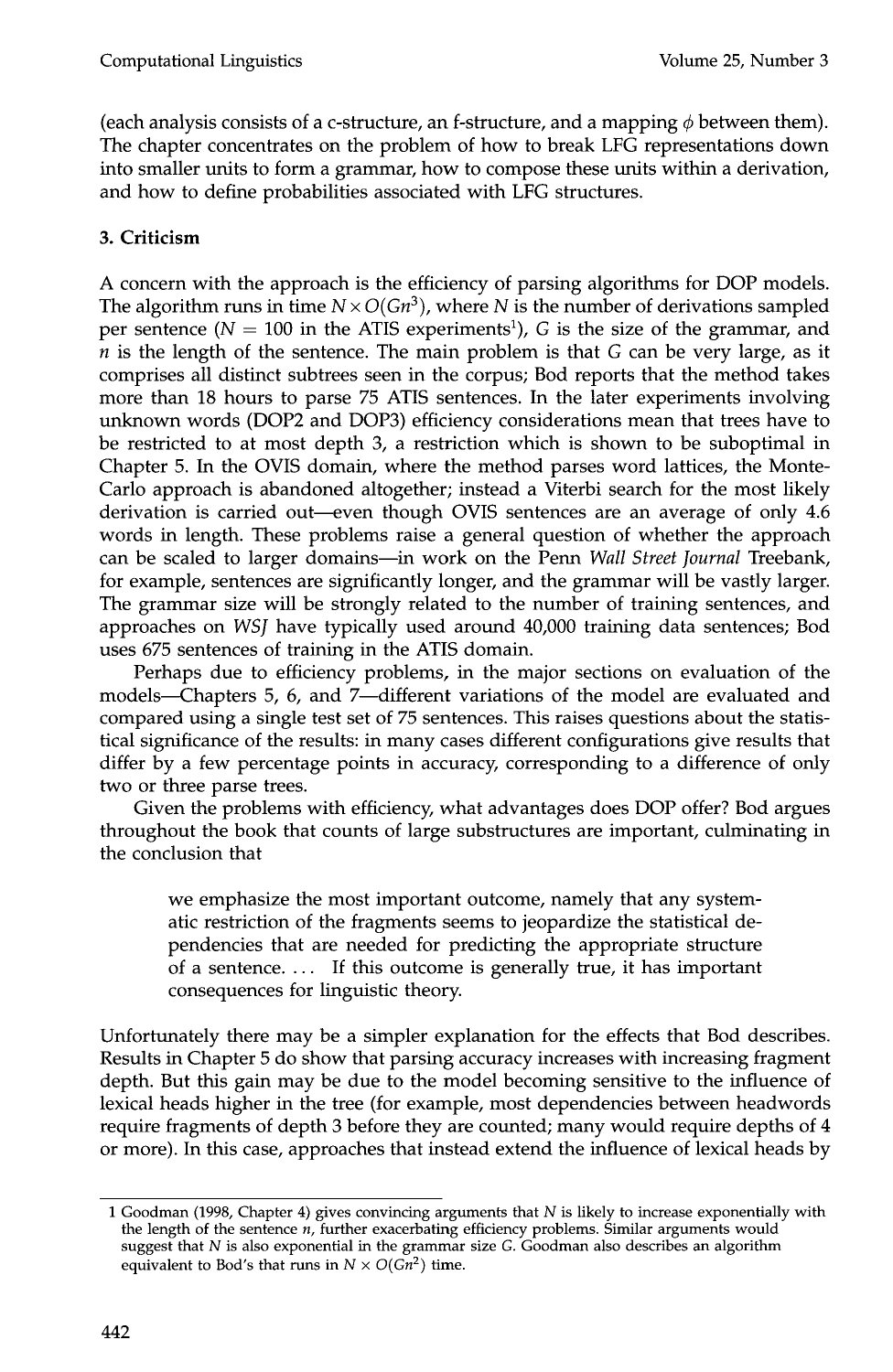annotating nonterminals with headwords capture these effects while retaining efficient parsing algorithms.

The book claims that other methods fail to capture the influence of nonheadwords, but the experiments fail to isolate the cases where the DOP approach differs from other approaches. 2 Unlike other approaches, DOP does capture dependencies between nonheadwords such as *nearby* and *to in nearby airports to Atlanta,* but the book does not give experiments isolating the contribution of these kinds of dependencies. (The important experiment, it seems, is to try the model with the elimination of all fragments containing two or more nonheadwords.)

As a final point, I would be negligent if I didn't warn the reader that there is a fair amount of bombast to wade through: from the preface of the book ("It has been argued that this outcome has important consequences for linguistic theory, leading to an entirely new view of the nature of linguistic competence"); through the introductory sections ("The resulting model also offers a new view of the nature of linguistic competence and the relationship between linguistic theory and models of performance"); to the perhaps overstated title of the conclusion ("Linguistics revisited"). The problems with parsing efficiency, and the limited evaluation of the approach, raise questions about the importance of the work within the statistical parsing literature: I found that the over-hyping of the work's relevance to linguistics in general quickly became irritating.

### **4. Conclusions**

I would recommend this book to readers who are interested in statistical parsing--the DOP approach is interesting and original. The book's main value is in the thorough discussion of the models, experiments, and examples where DOP differs from other approaches. The reader should, however, be wary of the limitations of the approach and its evaluation. For somebody familiar with the statistical parsing literature, the book should be informative, if sometimes clearly off the mark. For a newcomer to statistical parsing, parts may be badly misleading. I would recommend strongly that Chapter 4 of Goodman (1998) be read in tandem with the book: it offers further experimentation, useful algorithms, and a rather more critical look at DOP models.

#### **Acknowledgments**

I would like to thank Steve Abney and Adwait Ratnaparkhi for helpful comments on an earlier draft of this review.

#### **References**

Charniak, Eugene. 1997. Statistical parsing with a context-free grammar and word statistics. *Proceedings of the Fourteenth National Conference on Artificial Intelligence (AAAI-97),* AAAI Press/MIT Press, Menlo Park.

Collins, Michael. 1997. Three generative, lexicalised models for statistical parsing. *In Proceedings of the 35th Annual Meeting of*  *the Association for Computational Linguistics and 8th Conference of the European Chapter of the Association for Computational Linguistics,*  Madrid, pages 16-23.

- Goodman, Joshua. 1997. Probabilistic feature grammars. In *Proceedings of the Fifth International Workshop on Parsing Technologies (IWPT-97) ,* Boston.
- Goodman, Joshua. 1998. *Parsing Inside-Out.*  Doctoral dissertation, Department of Computer Science, Harvard University.
- Joshi, Aravind. 1987. Introduction to tree adjoining grammars. In *Mathematics of Language* (ed. Alexis Manaster-Ramer), John Benjamins, Amsterdam.

<sup>2</sup> Contrary to Bod's arguments, methods such as those of Charniak (1997), Collins (1997), and Goodman (1997) do include counts of "intuitively silly subtrees with just one non-head word": they appear in the backed-off statistics. These counts are likely to be important, allowing the models to make the generalization, for example, that a particular preposition typically modifies noun or verb phrases regardless of the identity of the head noun or head verb.